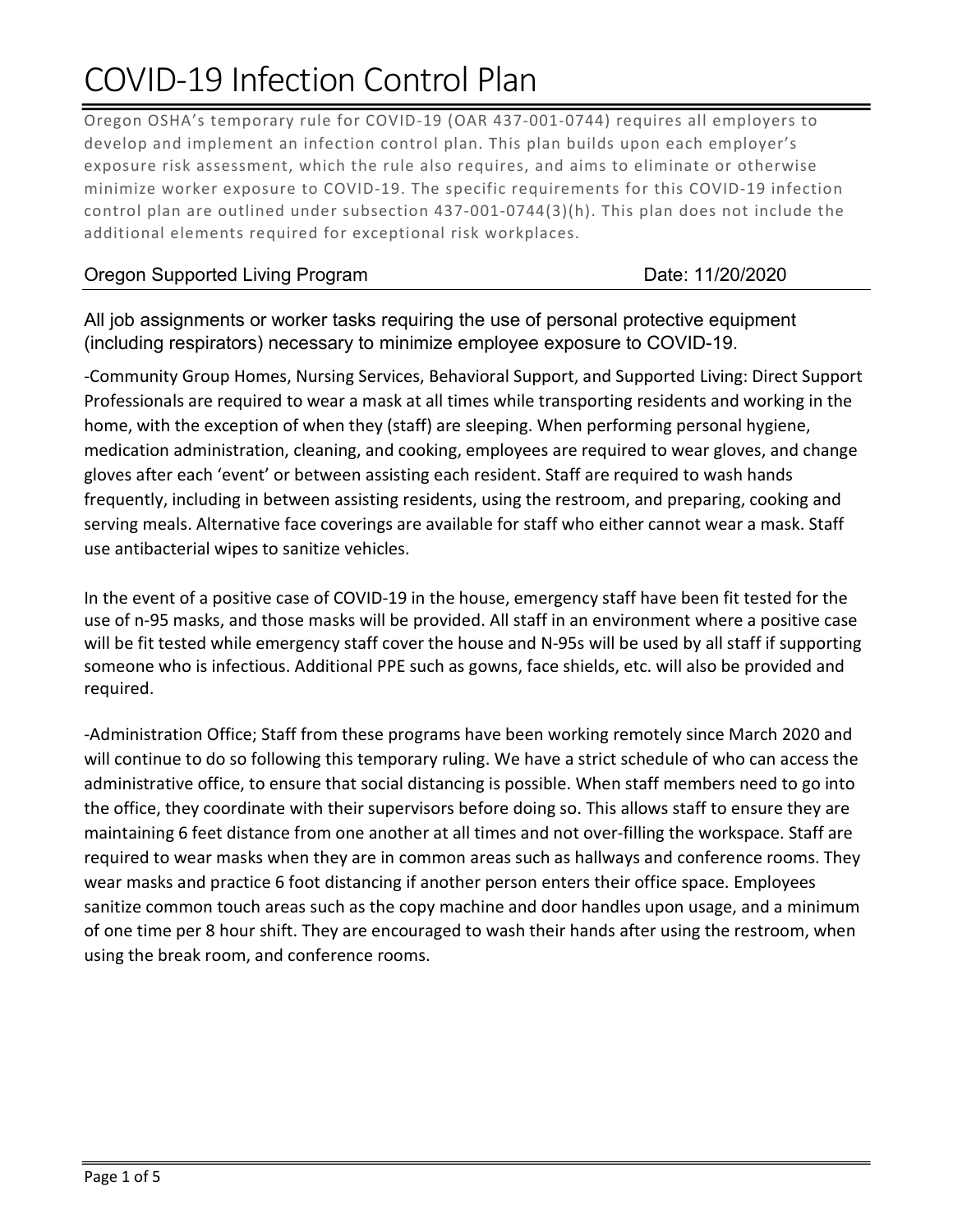The procedures we will use to ensure that there is an adequate supply of masks, face coverings, or face shields and personal protective equipment (including respirators) necessary to minimize employee exposure to COVID-19.

Bulk of all PPE supplies are in a locked room at the administrative office and will be monitored by the Admin team. As the PPE's are used, HR and the Associate Director will order more and keep the minimum on hand as much as is available from county, state, and private suppliers.

-A regular inventory will be taken of all PPE and cleaning supplies will be taken, and reordered as needed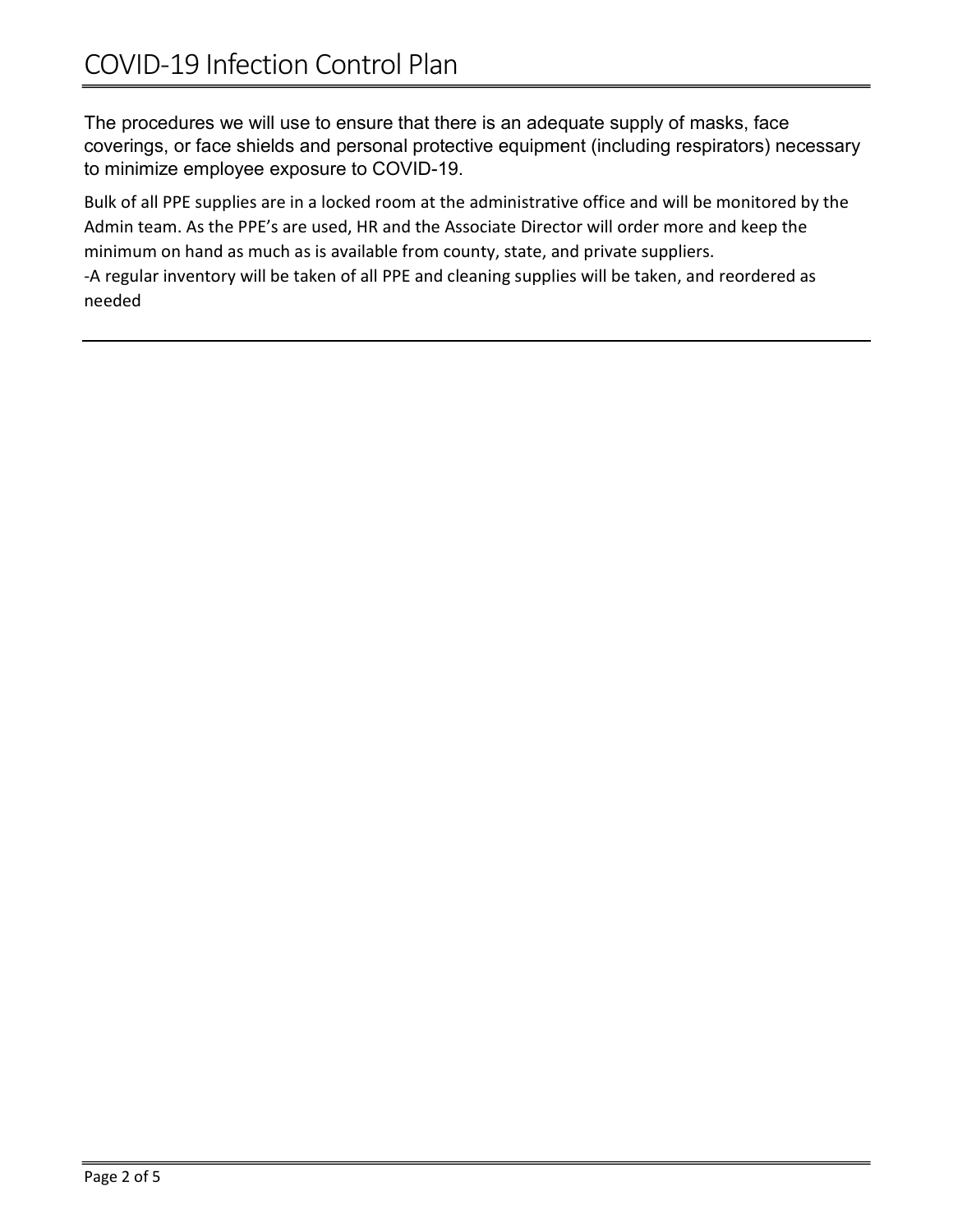The specific hazard control measures that we installed, implemented, or developed to minimize employee exposure to COVID-19, listed and described.

Community Group Homes and Supported Living (as appropriate):

-Sanitize commonly touched surfaces a minimum of every 8 hours. This includes, but is not limited to; door and cupboard handles, table and counter tops, TV remote controls.

-Staff are required to wear masks at all times while working, with the exception of sleeping hours. Disposable gowns are in stock at each site, as well as surgical masks and face shields as needed when assisting with personal hygiene.

-OHA Screening questions are asked prior to anyone entering the home. This includes staff members and essential personnel.

-If an individual who receives supports is suspected of having COVID, or receives a positive COVID test, they are to be isolated in their bedroom with all meals brought to them. When possible they will be assigned their own personal bathroom. If not possible, the bathroom will be thoroughly sanitized after the individual uses it and prior to anyone else using it. In the event of a positive case of COVID-19 in the house, emergency staff have been fit tested for the use of n-95 masks, and those masks will be provided. All staff in an environment where a positive case will be fit tested while emergency staff cover the house and N-95s will be used by all staff if supporting someone who is infectious. Additional PPE such as gowns, face shields, etc. will also be provided and required. Upon entering the COVID positive resident's room, staff will also wear disposable hospital gown and gloves. Staff will remove all PPE upon leaving the bedroom, then immediately wash their hands and put all PPE in the washer, or trash as appropriate. When available, an air purifier will be running at all times in the individual's bedroom.

- Staff use antibacterial wipes to sanitize vehicles.

Training rooms:

-Sanitize commonly touched surfaces a minimum of every 8 hours. This includes, but is not limited to; door and cupboard handles, table and counter tops, TV remote controls.

-Staff are required to wear masks at all times while working.

-OHA Screening questions are asked prior to anyone entering a training room or the administrative office.

- Staff use antibacterial wipes to sanitize vehicles.

Administrative Office Staff:

-Sanitize commonly touched surfaces a minimum of 1x daily

-Reduced the staff occupying the office to only Essential Personnel that are unable to work remotely.

-Daily screening log is maintained, and questions are asked of each staff entering the building.

-Office doors to the exterior are kept locked at all times.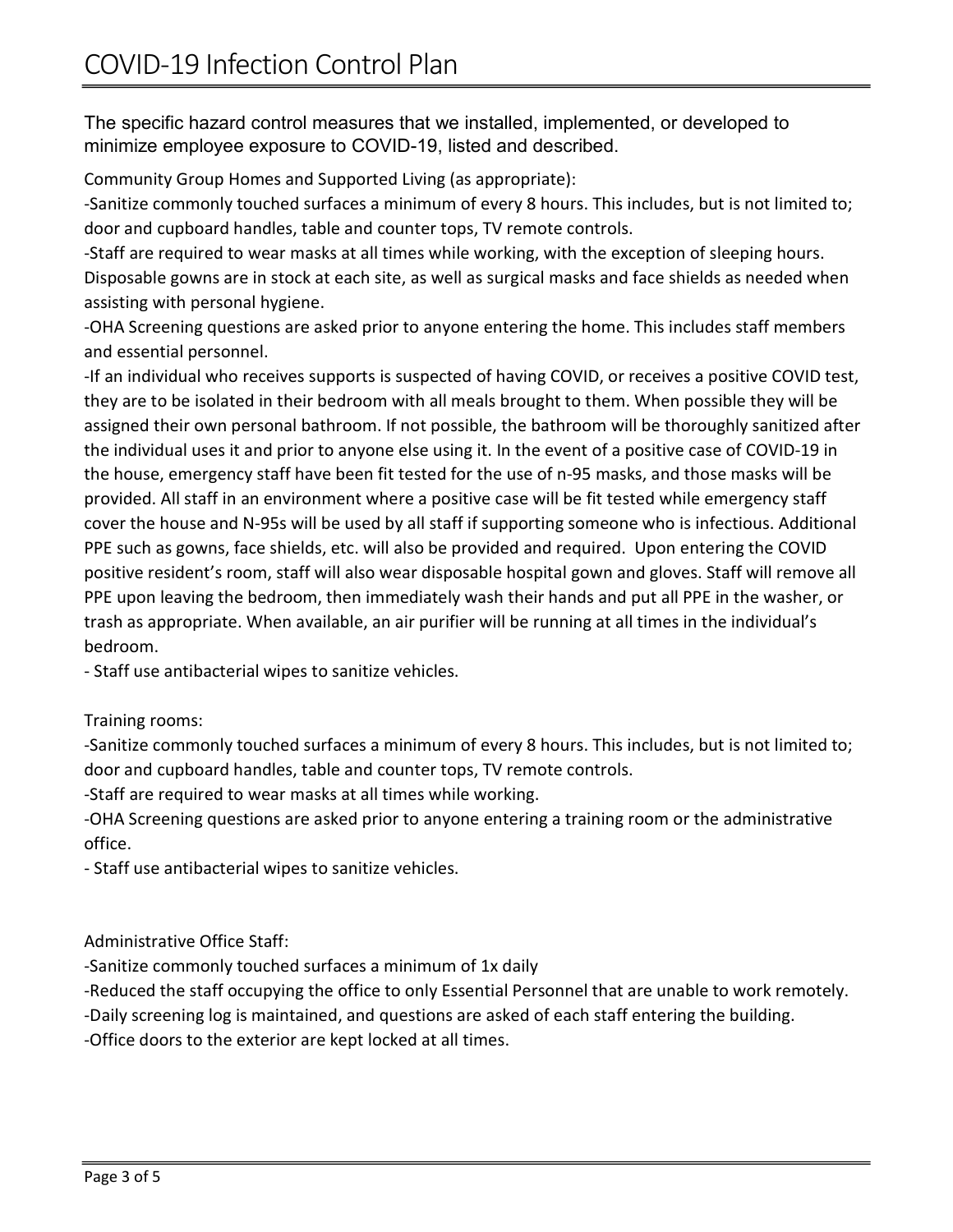- Staff are required to wear a mask when in an area with another employee, as well as any common area such as hallways and bathrooms. Staff are encouraged to keep a minimum of 6 ft distance between each other, and wash their hands frequently.

Description of our COVID-19 mask, face covering, and face shield requirements at the workplace, and the method of informing individuals entering the workplace where such source control is required.

Please see above for requirements of wearing face coverings and face shields. The only time that only a face shield is acceptable is when a staff member submits a doctor's note indicating that they are medically unable to wear a face mask for long periods of time.

Method for informing individuals entering the workplace where such source control is required:

Community Group Homes - Signage on the front door of each home states ODDS, OHA, and OSHA requirements. Interior signage includes the signs and symptoms of COVID-19. Staff are required to read Covid Response Plan and document with their signature that they understand the requirements. Extra surgical masks are on site in case staff forget their cloth mask or if something happens to their cloth mask while working and they need a new mask.

Administrative Office - Signage on all exterior doors state ODDS, OHA, and OSHA requirements. Interior signage notes the requirements of wearing a face covering, maintaining 6 foot distancing, washing hands frequently, and noting COVID-19 signs and symptoms. There are extra surgical masks kept on site in case a staff person or essential visitor forgets their face covering. The Admin office has all back up stock of PPE, so there is plenty easily accessible if needed. All administrative staff are aware of, and read the Covid Response Plan. Documentation of reading the plan is kept in their personnel file.

Supported Living Staff (SLP): Interior signage notes the requirements of wearing a face covering, maintaining 6 foot distancing, washing hands frequently, and noting COVID-19 signs and symptoms. There are extra surgical masks kept on site in case a staff person or essential visitor forgets their face covering. The Admin office has all back up stock of PPE, so there is plenty easily accessible if needed. All staff are aware of, and read the Covid Response Plan. Documentation of reading the plan is kept in their SLP personnel file.